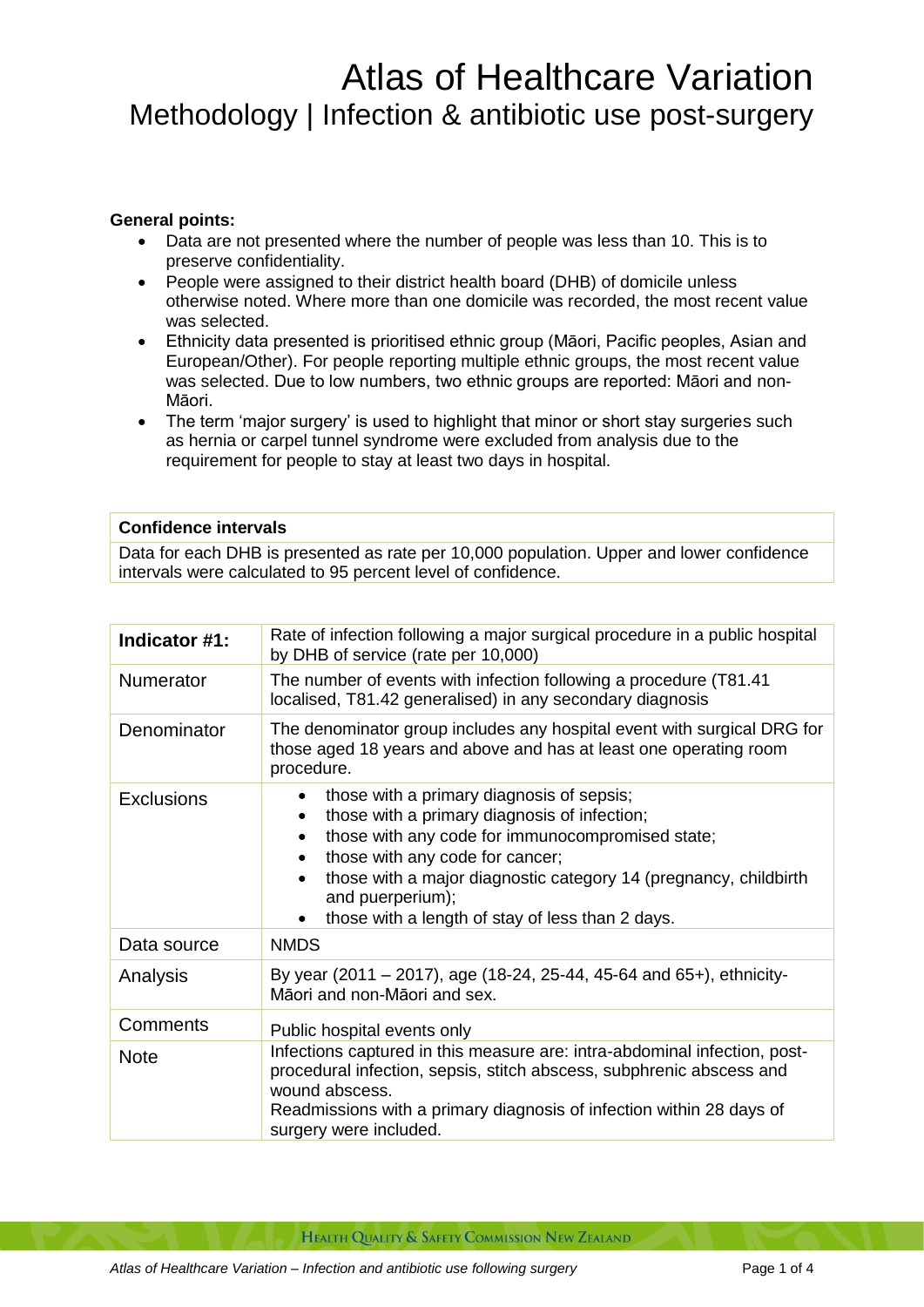| Indicator #2:     | Rate of infection following a major elective surgical procedure in a public<br>hospital by DHB of service (rate per 10,000)                                                                                                                                                                                                                  |
|-------------------|----------------------------------------------------------------------------------------------------------------------------------------------------------------------------------------------------------------------------------------------------------------------------------------------------------------------------------------------|
| <b>Numerator</b>  | The number of events with infection following a procedure (T81.41)<br>localised, T81.42 generalised) in any secondary diagnosis                                                                                                                                                                                                              |
| Denominator       | The denominator group includes any hospital event with <b>elective or</b><br>arranged admission, with surgical DRG for those aged 18 years and<br>above and has at least one operating room procedure.                                                                                                                                       |
| <b>Exclusions</b> | those with a primary diagnosis of sepsis;<br>those with a primary diagnosis of infection*;<br>$\bullet$<br>those with any code for immunocompromised state*;<br>those with any code for cancer*;<br>those with a major diagnostic category 14 (pregnancy, childbirth<br>and puerperium);<br>those with a length of stay of less than 2 days. |
| Data source       | <b>NMDS</b>                                                                                                                                                                                                                                                                                                                                  |
| Analysis          | By year (2011 – 2017), age (18-24, 25-44, 45-64 and 65+), ethnicity-<br>Māori and non-Māori and sex.                                                                                                                                                                                                                                         |
| <b>Comments</b>   | Public hospital elective events only.<br>Readmissions with a primary diagnosis of infection within 28 days of<br>surgery were included.                                                                                                                                                                                                      |

| Indicator #3:     | Rate of infection following a major <b>acute</b> surgical procedure in a public<br>hospital by DHB of service (rate per 10,000)                                                                                                                                                                                                                           |
|-------------------|-----------------------------------------------------------------------------------------------------------------------------------------------------------------------------------------------------------------------------------------------------------------------------------------------------------------------------------------------------------|
| <b>Numerator</b>  | The number of events infection following a procedure (T81.41 localised,<br>T81.42 generalised) in any secondary diagnosis                                                                                                                                                                                                                                 |
| Denominator       | The denominator group includes any hospital event with <b>acute</b><br>admission and surgical DRG for those aged 18 years and above and<br>has at least one operating room procedure.                                                                                                                                                                     |
| <b>Exclusions</b> | those with a primary diagnosis of sepsis;<br>those with a primary diagnosis of infection*;<br>$\bullet$<br>those with any code for immunocompromised state*;<br>those with any code for cancer*;<br>those with a major diagnostic category 14 (pregnancy, childbirth<br>and puerperium);<br>those with a length of stay of less than 2 days.<br>$\bullet$ |
| Data source       | <b>NMDS</b>                                                                                                                                                                                                                                                                                                                                               |
| Analysis          | By year (2011 – 2017), age (18-24, 25-44, 45-64 and 65+), ethnicity-<br>Māori and non-Māori and sex.                                                                                                                                                                                                                                                      |
| Comments          | Public hospital acute events only<br>Readmissions with a primary diagnosis of infection within 28 days of<br>surgery were included.                                                                                                                                                                                                                       |

HEALTH QUALITY & SAFETY COMMISSION NEW ZEALAND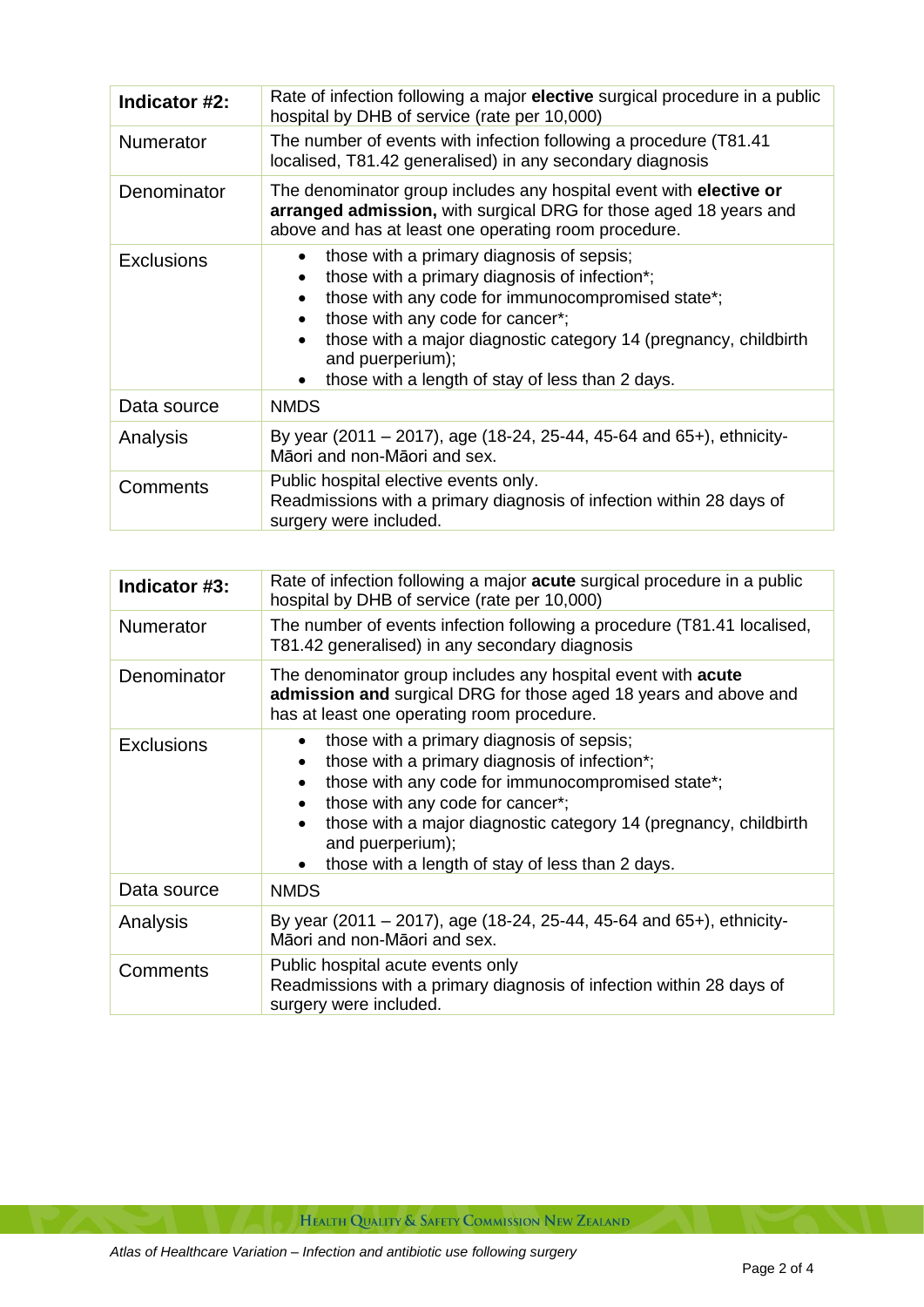| Indicator #4      | Post-operative sepsis rates by DHB of service (rate per 10,000)                                                                                                                                                                                                                                                                                                          |
|-------------------|--------------------------------------------------------------------------------------------------------------------------------------------------------------------------------------------------------------------------------------------------------------------------------------------------------------------------------------------------------------------------|
| <b>Numerator</b>  | The number of events with any secondary diagnosis of sepsis. (A400,<br>A401, A402, A403, A408, A409, A410, A411, A412, A413, A414, A4150,<br>A4151, A4152, A4158, A418, A419, R572, R578, R651, and T811).                                                                                                                                                               |
| Denominator       | The denominator group includes any hospital event with surgical DRG for<br>those aged 18 years and above and has at least one operating room<br>procedure.                                                                                                                                                                                                               |
| <b>Exclusions</b> | those with a primary diagnosis of sepsis;<br>those with a primary diagnosis of infection*;<br>those with any code for immunocompromised state*;<br>$\bullet$<br>those with any code for cancer*;<br>those with a major diagnostic category 14 (pregnancy, childbirth<br>and puerperium);<br>those with a length of stay of less than 2 days.                             |
| Data source       | <b>NMDS</b>                                                                                                                                                                                                                                                                                                                                                              |
| Analysis          | By year (2011 – 2017), age (18-24, 25-44, 45-64 and 65+), ethnicity-<br>Māori and non-Māori and sex.                                                                                                                                                                                                                                                                     |
| Comment           | Readmissions with a primary diagnosis of sepsis within 28 days of<br>surgery were included. In the 2018 update, hypovolaemic and<br>unspecified shock were removed while severe Systemic Inflammatory<br>Response Syndrome (SIRS) and septic shock were added to the<br>definition of sepsis to align with the OECD/WHO definition.<br>(Health Care Quality Indicators). |
|                   |                                                                                                                                                                                                                                                                                                                                                                          |
| Indicator #5      | Rate of antibiotic dispensing in the community within 30 days of<br>discharge following major surgery in a public hospital   DHB of service<br>(percent)                                                                                                                                                                                                                 |
| Numerator         | The number of events with an antibiotic dispensed within 30 days<br>following date of discharge post-surgery in a public hospital                                                                                                                                                                                                                                        |
| Denominator       | The denominator group includes any hospital event with surgical DRG for<br>those aged 18 years and above and has at least one operating room<br>procedure. (same as post-op sepsis denom)                                                                                                                                                                                |
| Data source       | <b>NMDS and Pharms</b>                                                                                                                                                                                                                                                                                                                                                   |
| Analysis          | By year (2011 - 2017), age (18-24, 25-44, 45-64 and 65+), ethnicity-<br>Māori and non-Māori and sex.                                                                                                                                                                                                                                                                     |
| Comment           | A limitation of this indicator is that we cannot tell whether the antibiotics<br>were related to the surgery.<br>People can be included more than once in this indicator if they have more                                                                                                                                                                               |
|                   | than one surgery in a year and are dispensed antibiotics more than once.                                                                                                                                                                                                                                                                                                 |

HEALTH QUALITY & SAFETY COMMISSION NEW ZEALAND